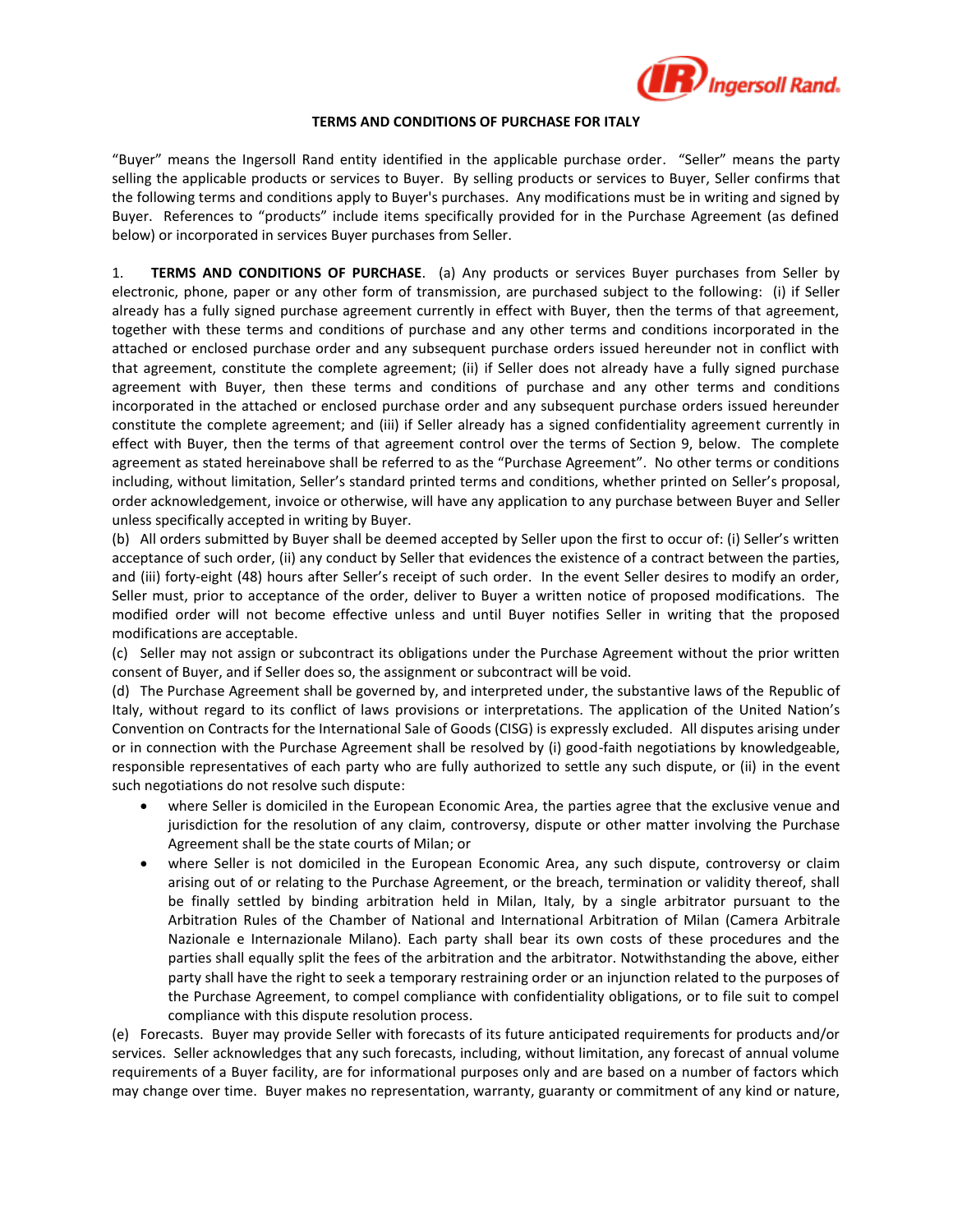express or implied, regarding any such forecasts, including, without limitation, with respect to the accuracy or completeness of such forecasts.

(f) Spare and Replacement Parts. In return for Buyer agreeing to enter into the Purchase Agreement, Seller grants to Buyer an option during the term of such Purchase Agreement and for ten (10) years thereafter to purchase component parts of any products, including those which become obsolete during the term of such Purchase Agreement, at the lowest price at which Seller sells such parts. Prices for such parts shall be firm, at the last pre-termination price, for the first five (5) years following the termination of such Purchase Agreement or obsolescence of such product, as applicable, except for and only to the extent changes are required by cost differences in packaging.

(g) If any provision or part of a provision of the Purchase Agreement is found to be illegal, invalid or unenforceable under any applicable law, such provision or part of a provision shall, insofar as it is severable from the remaining terms, be deemed omitted from Purchase Agreement and shall in no way affect the legality, validity or enforceability of the remaining terms.

2. **PRICING; PAYMENT**. (a) Unless otherwise provided elsewhere in the Purchase Agreement, prices are: (i) stated in Euros; and (ii) not subject to increase for the duration of the Purchase Agreement. No extra charges of any kind will be allowed unless specifically agreed to by Buyer in writing.

(b) Unless prohibited by law, Seller will separately indicate on its invoices any taxes imposed on the sale or delivery of products or services.

(c) Unless otherwise provided elsewhere in the Purchase Agreement, payment terms shall be one hundred five (105) days following the date of Buyer's receipt of conforming invoice and related products and/or services. Buyer may, at its option, make payment by check, bank transfer payable to a designated EFT or wire address. Buyer's part number and order number must appear on all shipping papers, invoices, parcels and containers. Invoices will be submitted by Seller to the location indicated on the order and shall include the order number, part number/product description, unit price, and name of person or party issuing the order. Buyer shall have the right (but no duty) to withhold payment for any amounts in dispute.

(d) Buyer will be responsible for all sales, use, and similar taxes (excluding taxes based on or measured by the net income, net worth or gross receipts of Seller) imposed as a result of the sale of products or services. With notice to Seller, Buyer may pay such taxes directly to the taxing authority where allowed by law. Seller shall remit all taxes paid by Buyer to the appropriate taxing authority. Upon Buyer's request, Seller will provide written evidence that Seller is properly licensed to collect the taxes paid by Buyer.

(e) If the Purchase Agreement obligates Buyer to buy a percentage of its product requirements from Seller, reasonable amounts of product purchased from a third party supplier for purposes of qualifying such products shall be deemed excluded from Buyer's requirements and can be used by Buyer for commercial production and sale.

3. **TRANSPORTATION; DELIVERY**. (a) Delivery dates are firm and TIME IS OF THE ESSENCE WITH RESPECT TO DELIVERY. Seller will promptly notify Buyer in writing if Seller anticipates difficulty in complying with a required delivery date and will use all commercially reasonable efforts to meet the required delivery date. Buyer has no obligation to accept deliveries that are not made on the required delivery date. If Seller fails to meet a required delivery date, Buyer may procure replacement products or services. Seller will be responsible for all costs incurred by Buyer as a result of early or late deliveries. If Seller has to use premium freight, Seller will notify Buyer in writing of the type and monetary value of the premium freight used (for Buyer's records).

(b) Unless otherwise provided elsewhere in the Purchase Agreement, delivery will occur, and title and risk of loss will transfer, when: (i) with respect to product not incorporated into services, upon delivery to and acceptance by, Buyer and (ii) with respect to product incorporated into services, the completed services have been accepted by Buyer.

(c) The products shall be suitably packed and prepared for shipment to secure lowest transportation rates (unless a premium method is specified on the face hereof) and to comply with carrier and packaging regulations, including the International Standard for Phytosanitary Measures for wood used in packaging. Unless expressly agreed to by an authorized representative of Buyer, no charges shall be allowed for packing, crating, freight express, or cartage. Buyer may select the mode of transportation, the routing of, and the carrier for the products. Exceptions to stated routings and terms must be secured from an authorized representative of Buyer, and Seller shall be liable for excess transportation costs resulting from any deviation from Buyer's instructions.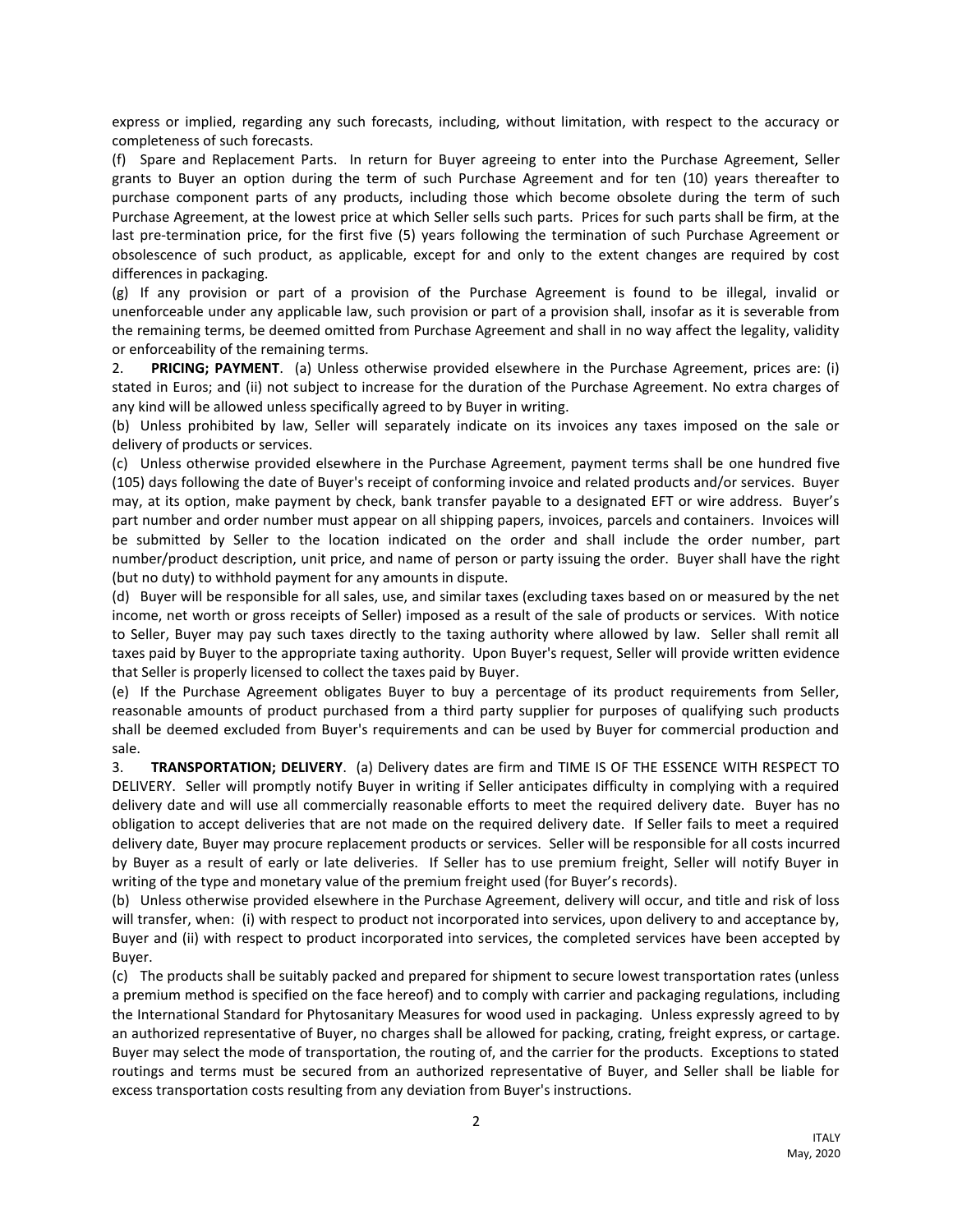(d) Products shall be delivered by Seller to Buyer's place of business from which the products were ordered, unless otherwise specified in the purchase order. Unless Buyer instructs otherwise, shipments with the same ship to address must be combined for the lowest freight rates. Seller shall not send partial shipments unless authorized. (e) Unless otherwise agreed in writing, in Buyer's purchase order or elsewhere, all shipments shall be F.O.B. Buyer's destination. The party bearing the risk of loss shall be responsible for providing adequate insurance on shipments.

(f) Buyer's weight and count shall be conclusive, and Buyer shall have no liability for payment for products delivered in excess of the quantity specified herein unless Buyer elects to keep such excess, and then Buyer shall be liable only for the price thereof and not any incremental freight expenses. Such excess products shall, at Buyer's option, be subject to rejection by Buyer and redelivery to Seller at Seller's expense.

4. **INSPECTION; REJECTION; REVOCATION OF ACCEPTANCE**. (a) Buyer may inspect and test all products and services and all materials, equipment and facilities utilized by Seller in producing products or providing services for Buyer. Seller will maintain an inspection and testing system for the same that is acceptable to Buyer and will keep records of all inspection and testing data and, with respect to products, samples of each lot shipped, for two (2) years after delivery. Unless otherwise agreed by Buyer in writing, Seller will deliver to Buyer a certificate of analysis as to specifications approved by Buyer with respect to each product lot shipped.

(b) After receipt of the products, Buyer shall have a reasonable time, but not less than ten (10) days, in which to inspect and accept or reject the products, and payment for the products shall not constitute acceptance. Buyer reserves the right to reject products not conforming to the Purchase Agreement. Unless specifically agreed otherwise, rejected products shall be returned to Seller for full credit or replacement, at Seller's risk and expense, including transportation costs both ways. Buyer may, at its option, purchase substitute products in lieu of the rejected products, with Seller being responsible for all resulting excess costs, including, without limitation, any increase in the price paid for the products and any expenses to expedite routing of the substitute products. Acceptance by Buyer of part of the products shall not bind Buyer to accept the remainder. Acceptance of all or a part of the products shall not deprive Buyer of the right to revoke acceptance and return any part of the products or the right to make a claim for damages because of the failure of the products to conform to the Purchase Agreement by reason of defects or other breach of warranty or by reason of damage caused by improper packing. Buyer shall notify Seller in writing of any hidden defects in the products within fifteen (15) days from the relevant discovery. Buyer shall not be liable to Seller for failure to accept the products for causes beyond Buyer's reasonable control.

5. **WARRANTIES**. (a) Seller warrants that all products and services will: (i) be in strict accordance with the specifications, samples, drawings or other descriptions approved by Buyer; (ii) be merchantable; (iii) be free from defects in design, quality, material and workmanship; (iv) meet applicable industrial or governmental safety standards; and (v) to the extent that Buyer relies on Seller to specify the products or services, be fit for their intended purpose. Seller further warrants that all services will be performed in accordance with the standards of care and diligence normally practiced by persons performing similar services and in the best workmanlike manner.

(b) Seller further warrants that all products are free of asbestos and all other hazardous substances and that no claim, demand, or notice has been filed nor any proceeding commenced alleging liability of Seller in connection with the use of asbestos and/or any other hazardous substances relating in any way to the manufacture or sale of the products. Seller shall provide a material safety data sheet for each substance containing a toxic substance that is purchased by Buyer from Seller, and Seller shall affix on each container containing toxic substances the chemical name and the appropriate hazard warning for the use and safe handling of the toxic substance. Seller shall provide other material safety data sheets relating to the products upon request. Seller shall comply in all respects with any applicable law concerning chemical substances, including but not limited to the Regulation (EC) no. 2006/1907 (Regulation REACH).

(c) Seller further warrants that Seller will have title to the products and the right to sell such products at the time of delivery to Buyer, and that all such products shall be new and unused at the time of delivery to Buyer.

(d) The above warranties will be in effect for the longer of: (i) the duration of any warranty provided by Buyer in connection with Buyer's sale of the final product, which durations are publicly available and will be provided by Buyer upon written request and are INCORPORATED HEREIN BY REFERENCE; or (ii) thirty six (36) months from the date the related final product is first placed into operation. If any products or services fail to conform to the above warranties Seller, at Buyer's option, will: (i) with respect to products, replace or repair the nonconforming products

**ITALY**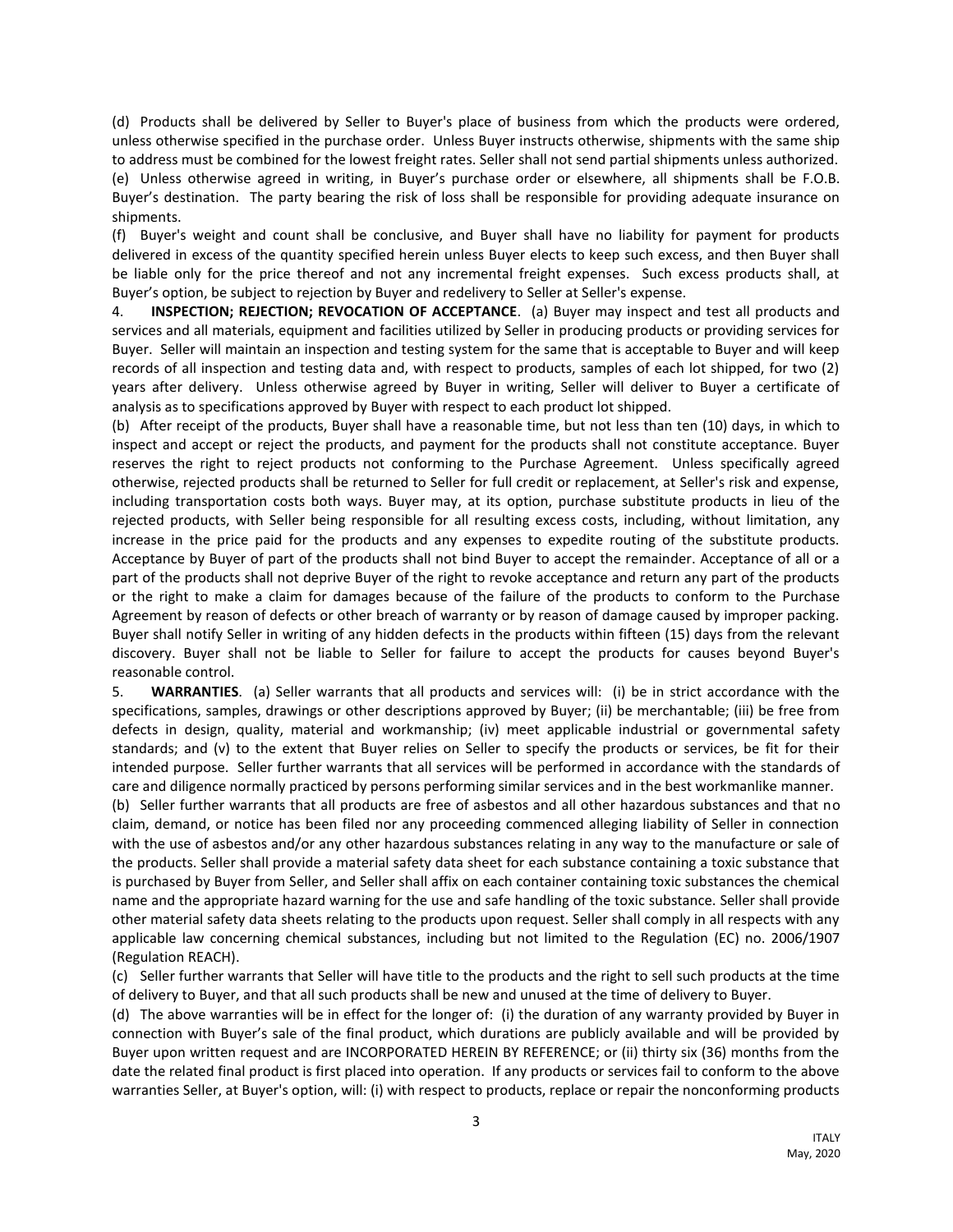at Seller's cost; (ii) with respect to services, re-perform all services necessary to correct any such nonconformity at Seller's cost; or (iii) refund the purchase price of the nonconforming products or services and any related costs incurred by Buyer. Any replacement products or services also will be subject to the above warranties and warranty period. The warranty period for repaired products will be extended to account for the time lapsed until the repair was completed. If Seller does not replace, repair or re-perform, as applicable, within a reasonable time after notice, Buyer may do so at Seller's expense.

(e) Seller shall also extend to Buyer the warranties or guaranties, if any, given to Seller by any third party manufacturer of component parts and accessories incorporated into the products sold hereunder. Seller agrees to use its best efforts and will cooperate with Buyer in enforcing any claims against such third party manufacturer(s) for defects that may occur.

(f) Recalls and Field Fix Programs. If at any time a governmental agency of any country, state, province or municipality requires Buyer to conduct a product safety recall or a field fix program, or Buyer voluntarily undertakes such an action, related to the products, Buyer will notify Seller within thirty (30) days of the initiation any such action and Seller shall, at Buyer's option, either repair or replace the related products, and reimburse Buyer for any costs, expenses or damages.

6. **QUANTITY TERMINATION; ORDER CHANGES**. (a) Buyer may, by written notice to Seller, terminate its purchase of any quantity of products or services (i) for convenience, (ii) if Seller fails to complete or deliver any part thereof when required, or (iii) if Seller is in breach of any material term of the Purchase Agreement, including, without limitation, any provision of Sections 8, 9 (or separate confidentiality agreement) or 10 below, immediately prior to the delivery thereof.

(b) If terminating for convenience Seller shall promptly advise Buyer of the quantities of products and raw material on hand or purchased prior to termination and of the most favorable disposition that Seller can make thereof. Seller shall comply with Buyer's instructions regarding disposition of products and raw materials. Seller shall submit to Buyer in writing notice of its intention to submit claims based on such termination within fifteen (15) days from the date of notice of termination, and all such claims shall be made in detail and substantiated by bills, receipts, and similar documents within thirty (30) days thereafter, or such claims shall be waived. Buyer shall pay Seller the order price of finished products accepted by Buyer and the cost to Seller, excluding profits and losses, of work in process and raw materials relating to the order, less the agreed value of any products used or sold by Seller with Buyer's consent. Buyer reserves the right to verify such claims at any reasonable time or times by inspecting and auditing the records, facilities, work, or materials of Seller relating to the order. Buyer will make no payments for finished work, work in process, or raw materials fabricated or procured by Seller unnecessarily in advance or in excess of Buyer's delivery requirements under the order. Notwithstanding the above, payments made under this paragraph shall not exceed the aggregate price specified in the order, less any payments made or to be made. Payment provided under this paragraph shall constitute Buyer's only liability in the event the order is terminated for convenience. To the extent the order covers products normally carried in the inventory of Seller, as distinguished from products specially made to Buyer's specifications, Buyer shall have no liability for any termination of the order, in whole or in part, prior to actual shipment. For any termination for which the notice thereof is sent to Seller after receipt of products by Buyer, liability shall be limited to returning such products and reimbursing Seller the direct cost of handling and transportation.

(c) If termination is due to a failure of completion or delivery or breach of any material term of the Purchase Agreement, no termination charges will apply and Buyer may, in addition to all legal and equitable remedies that may be available to Buyer, procure substitute products or services and Seller will be liable to Buyer for any excess costs incurred by Buyer.

(d) Buyer may at any time, by written notice to Seller, (i) make changes in the drawings, specifications, and delivery schedules and shipping instructions, and/or (ii) increase quantities, under the order. If any such change increases or decreases the cost of performing the order or the time required for its performance, an equitable adjustment in prices and/or delivery schedules shall be agreed between the parties as soon as practicable, but in any event no later than ten (10) days prior to delivery of the products.

7. **TERMINATION OF PURCHASE AGREEMENT**. (a)Buyer or Seller may terminate the Purchase Agreement upon thirty (30) days' prior written notice if the other party breaches any material term thereof provided, however that during such notice period, the party in default may cure its default and thereby abate the termination. In the event Seller has not complied in any respect with Sections 8, 9 (or separate confidentiality agreement) or 10 above,

4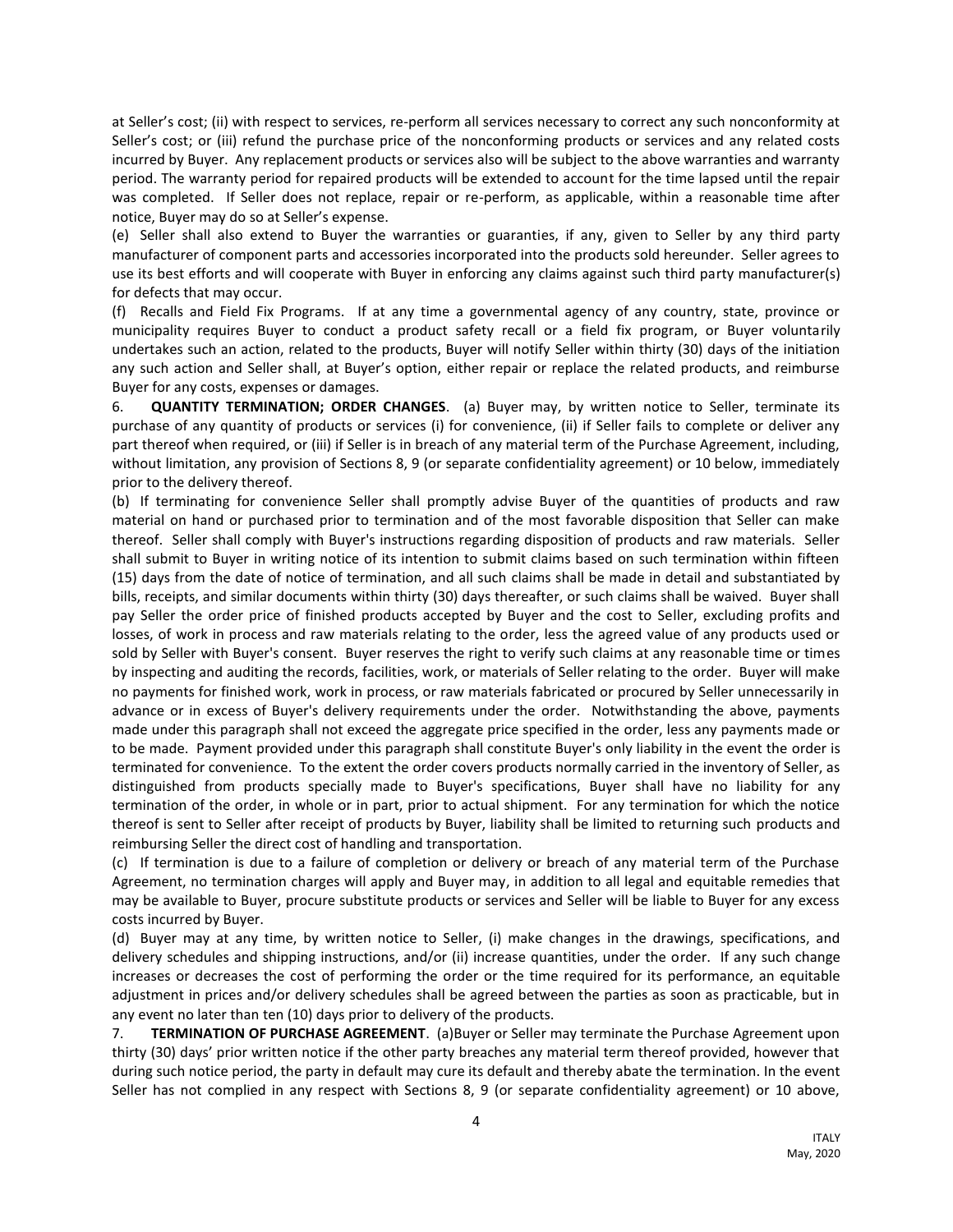Buyer shall have the right to immediately upon written notice terminate the Purchase Agreement without further compensation to the Seller and without Seller's ability to abate the termination. In addition, Seller shall compensate Buyer for any damages suffered by Buyer as a result of Seller's breach of Sections 8, 9 (or separate confidentiality agreement) or 10 above. Buyer may also terminate the Purchase Agreement immediately, upon written notice, in the event there is a material change in the ownership of Seller or Seller becomes bankrupt or insolvent, suffers a receiver to be appointed, or makes an assignment for the benefit of creditors. After receipt of a notice of termination, the Seller shall immediately: (i) stop work as directed in the notice; (ii) place no further subcontracts or purchase orders for materials, services or facilities, except as necessary to complete the continued portion of the Purchase Agreement; and (iii) terminate all subcontracts to the extent that they relate to the work terminated. Termination of the Purchase Agreement due to Seller's default shall not affect any order that has been dated prior to the date of termination unless otherwise expressly stated by Buyer.

(b) Notwithstanding paragraph 7(a), Seller may only terminate a purchase order after giving Buyer reasonable notice of such termination, as well as an opportunity to identify and set up an alternate supplier.

8. **COMPLIANCE WITH LAWS**. (a) General. Seller warrants and agrees that it, and all products and services supplied to Buyer, will comply with all applicable laws, orders, rules, regulations, guidelines, standards, limitations, controls, prohibitions, or other requirements contained in, issued under, or adopted pursuant to such laws, and not take any action that would subject Buyer to penalties under such laws. Delivery of any products or services shall constitute Seller's representation to Buyer that there has been and will be full compliance with all applicable laws and, at Buyer's request, Seller shall certify in writing its compliance with any laws and regulations applicable in relation to health and safety in the workplace, employment relationships, social security contributions, and environment.

(b) From time to time, at Buyer's request, Seller shall provide certificates to Buyer relating to compliance with any applicable legal requirements.

(c) Seller shall adopt and comply with Buyer's Supplier Code of Conduct ("COC"), which is located at: https://www.irco.com/-/media/files/irco/supplier-code-of-conduct/ir-supplier-code-of-conduct.pdf. THE COC IS INCORPORATED HEREIN BY REFERENCE. Additionally, Seller shall take all reasonable steps necessary to ensure that its sub suppliers and subcontractors comply with the COC. The COC may be amended by Buyer from time to time.

9. **CONFIDENTIAL INFORMATION; OWNERSHIP OF DOCUMENTS AND MATERIALS**. (a) "Confidential Information" means any and all information, in whatever form or format, that Buyer or any of its subsidiaries, or any of their respective officers, directors, employees or agents, discloses in any manner to Seller in connection with the Purchase Agreement, including but not limited to data, technical data, designs, drawings, lists, materials, models, apparatus, sketches, specifications, production or product know-how, and any proprietary information of Buyer's licensors, and any other material or information of a confidential or proprietary nature. Confidential Information shall also include any (i) information relating to an identified or identifiable natural person ("Personal Information"), and (ii) proprietary information of SAP America, Inc. pertaining to licensed R/3 Software and any other enterprise resource planning (ERP) software utilized by Buyer. Confidential Information shall not include information that: (i) is or becomes generally available to the public other than as a result of a disclosure by Seller; (ii) is or becomes available to Seller on a non-confidential basis from a source other than Buyer (provided that such source is not bound by a confidentiality obligation to Buyer); or (iii) is independently developed by Seller without reference to the Confidential Information.

(b) Seller shall, to the same extent and under the same standard of care as it protects its own confidential information but in no event less than a reasonable level of care, treat and handle all Confidential Information in strict confidence and shall not copy, reproduce, reverse engineer, release, disclose or make available, in whole or in part, to any third parties any of the Confidential Information. Seller shall only use Buyer's Confidential Information as instructed by Buyer to complete an order in accordance with and for the duration of the Purchase Agreement. Seller shall restrict disclosure of Confidential Information solely to those of its employees, representatives, agents and subsuppliers who have a need to know for purposes of performance of the Purchase Agreement and shall ensure that each recipient of Confidential Information is aware of and is made subject to substantially similar obligations as in this paragraph 9. All Confidential Information, and all products, inventions, technology or know-how developed with use of Confidential Information or otherwise in connection herewith, is and shall remain the sole property of Buyer (or, where applicable, its licensors), and Seller shall, upon termination

5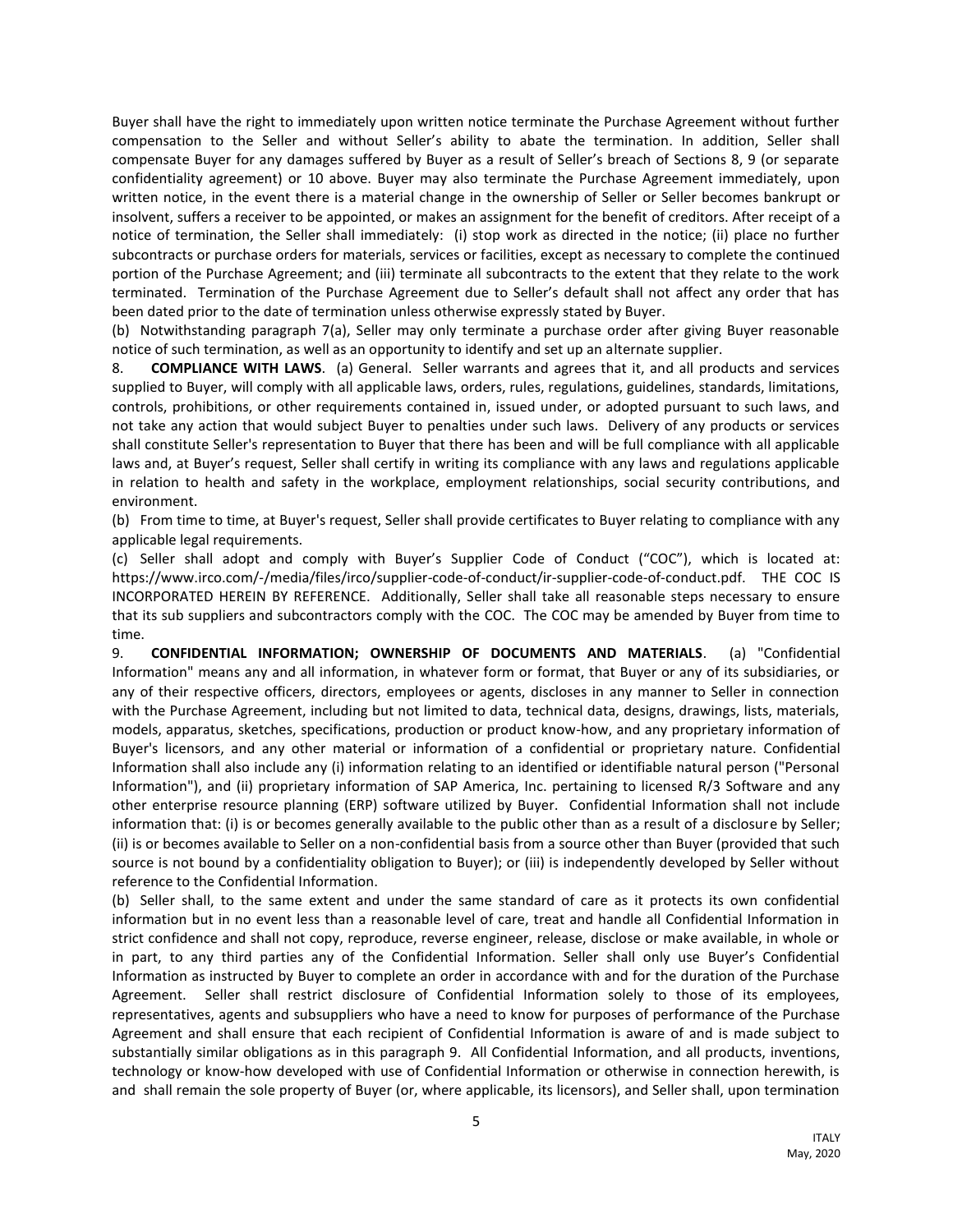of the Purchase Agreement or earlier if so requested by Buyer, promptly return to Buyer all materials containing or reflecting any Confidential Information, or destroy such and so certify to Buyer in writing within five (5) days after receipt of such notice. This paragraph 9 is intended to be interpreted together with the provisions of any other agreements between the parties to provide, to the extent permitted by law, the greatest possible protection for Buyer's confidential information and legitimate business interests.

(c) Seller agrees to use appropriate technical and organizational measures to prevent accidental, unauthorized, or unlawful destruction, modification, disclosure, access, or loss of such Confidential Information (a "Security Breach"). Seller shall immediately inform Buyer of any Security Breach. Seller shall also provide Buyer with a detailed description of the Security Breach, the type of data that was the subject of the Security Breach, the identity of each affected person, and any other information Buyer may request concerning such affected persons and the details of the breach. Seller agrees to take action immediately to investigate the Security Breach and to identify, prevent, and mitigate the effects of any such Security Breach, and to carry out any recovery or other action (e.g., mailing statutory notices) necessary to remedy the Security Breach. The content of any filings, communications, notices, press releases, or reports related to any Security Breach ("Notices") must first be approved by Buyer prior to any publication or communication thereof to any third party. Seller shall pay for or reimburse Buyer for all costs, losses, and expenses relating to any Security Breach, including without limitation, the cost of Notices.

(d) Seller will not make any announcement or release any information concerning the Purchase Agreement to any other person or entity, including the press or any official body, except as required by law, unless prior written consent is obtained from Buyer.

(e) The duties undertaken by Seller under this Section 9 shall be considered assumed by Seller also for the purpose of article 1381 of the Italian Civil Code.

10. **INTELLECTUAL PROPERTY INFRINGEMENT**. Seller represents and warrants that the sale or use of the products or services provided to Buyer will not infringe or contribute to the infringement of any patents, trademarks, or copyrights anywhere in the world. Seller shall protect and indemnify Buyer from and against any loss, cost, damage, or expense arising from infringement or alleged infringement of any patent of the United States or foreign letters patent by any of the products or services, and Seller shall defend or settle at its own expense any suit, action, or proceeding brought against Buyer for such infringement. Furthermore, in the event that Buyer should be enjoined in such suit or proceeding from using any of the products or services, Seller, at Buyer's option, shall promptly either (i) secure termination of the injunction and obtain for Buyer the right to use such products without any obligation or liability; (ii) replace such products with non-infringing goods, all at Seller's expense and to Buyer's satisfaction; or (iii) remove such products at Seller's expense and refund to Buyer the amount paid. The provisions of this paragraph shall not apply to claims, demands, suits, or injunctions directly attributable to products manufactured by Seller in accordance with Buyer's specific instructions, specifications, design, or drawings. Seller shall not assert any of its patents or other intellectual property rights against Buyer or Buyer's affiliates or customers worldwide in connection with any use of products or services provided to Buyer in the production, use, preparation, sale, or delivery of, or other action with respect to, the products or services of Buyer or Buyer's affiliates or customers.

11. **QUALITY**. (a) Seller agrees to keep Buyer informed regarding the development of new products and proposed improvements to the products and the development of new processes or improvements to existing processes involved in the manufacturing or performance, as the case may be, of the products and further agrees to provide Buyer adequate support for any new products; provided, however, Seller will not introduce any changes in design, including but not limited to changes in performance, maintenance procedures, interchangeability, reliability, or manufacture compatibility, or manufacturing or performance location, manufacturing process, raw materials or proportions of raw materials used in products delivered to Buyer under the Purchase Agreement unless Seller notifies Buyer in writing of the change at least one hundred eighty (180) days before its implementation and Buyer agrees to the change in writing. Seller will be liable for all losses and damages that Buyer may suffer if Seller does not comply with the requirements of the preceding sentence. At Buyer's request, Seller will provide samples of product produced with the proposed change to test in Buyer's manufacturing process.

(b) Seller will participate in programs implemented by Buyer with respect to quality in manufacturing and delivery of products and services.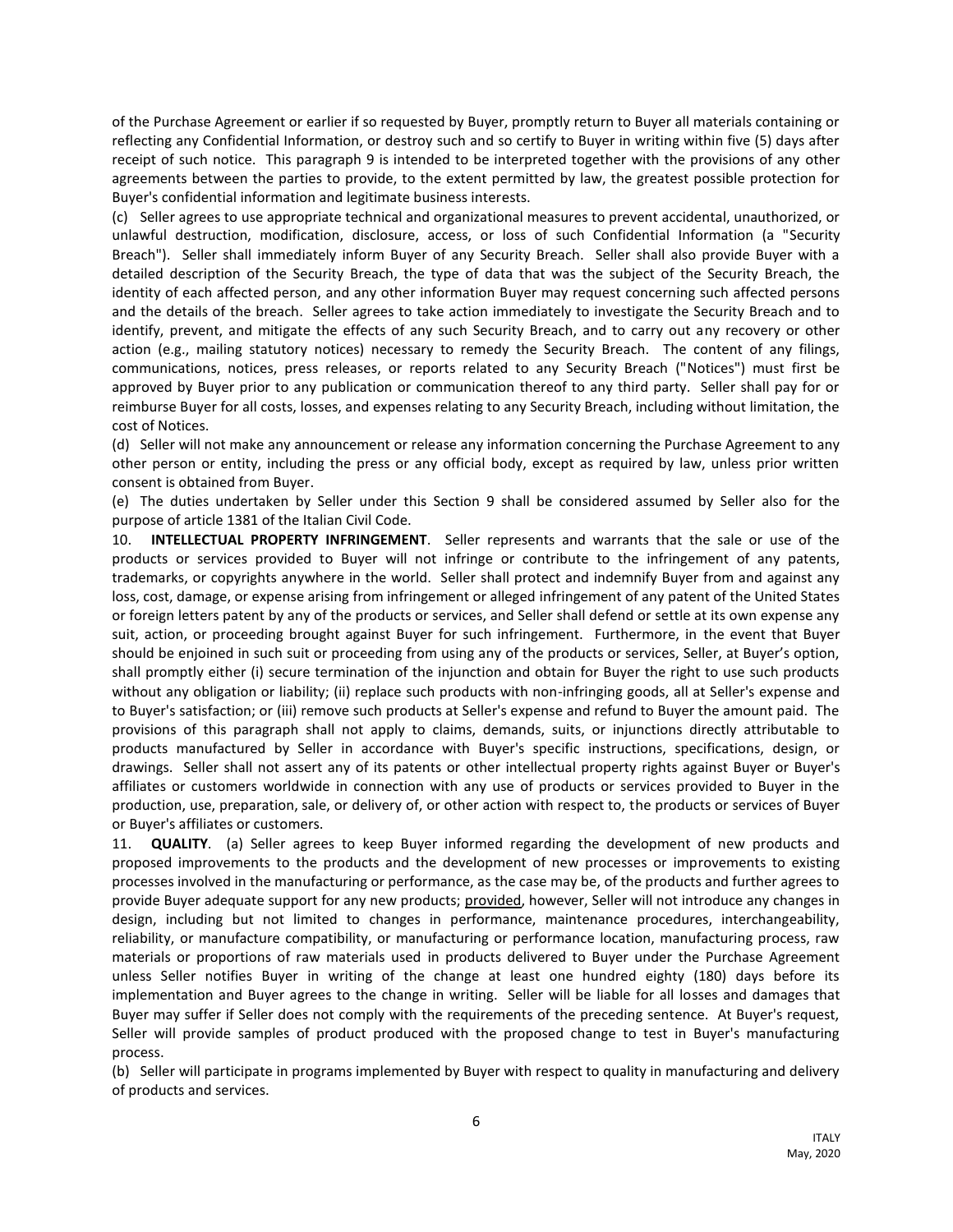(c) Quality Standards. Seller shall comply with the quality standards, which are contained in Buyer's global supplier quality manual which is available at https://www.irco.com/-/media/files/irco/global-supplier-qualitymanual/global-supplier-quality-manual.pdf, as the manual may be amended by Buyer from time to time (the "Quality Standards"). THE QUALITY STANDARDS ARE INCORPORATED HEREIN BY REFERENCE. Buyer alone shall decide whether Quality Standards are being met. Seller shall maintain and enforce all measures necessary to secure the quality of products and services and the manufacturing process thereof, including but not limited to quality control standards, inspection standards and specifications.

**12. CUSTOMS AND TRADE**. (a) In any case where Buyer agrees to be the importer of record, Seller will provide all information needed to effect customs entry into each country into which the products are to be imported.

(b) Buyer shall have all rights to drawback of duty or taxes paid by Seller in its own country or in any third country where all or part of the work is executed. Seller waives any interest in or rights to such drawback and agrees to provide, at no cost to Buyer, proof of importation and/or re-exportation as the case may be, satisfactory to Buyer and the customs administration, tax collection agency, or other government agency in any country where taxes or duties are paid, as well as to provide any other supporting documentation to enable Buyer to claim drawback of duties and taxes on products or articles manufactured from products provided under the Purchase Agreement.

(c) Seller will accurately indicate the country of origin of the products provided under the Purchase Agreement on the customs invoice and other applicable documentation. Seller will provide certificates of origin relating to such products within the meaning of the rules of origin of any applicable preferential duty provisions and execute such other documents as may be necessary for Buyer to claim duty preference under any applicable programs.

13. **SERVICES/LIENS; SITE RULES; INSURANCE**. (a) Seller will obtain from all of its subcontractors waivers and releases of all liens which may be imposed by them against the products provided under the Purchase Agreement or Buyer's premises or the improvements thereon, and Seller will defend, indemnify, and hold harmless Buyer with respect thereto. Buyer has the right to withhold payment for any services until such time as Seller has provided Buyer with signed copies of all required waivers and lien releases.

(b) Seller will conform strictly to all of Buyer's site rules and regulations when performing services on Buyer's premises, including but not limited to Buyer's requirements for background screening contingent workers. It is Seller's obligation to obtain a copy of Buyer's site rules.

(c) In addition to any insurance requirements set forth in a fully signed purchase agreement currently in effect between Seller and Buyer, Seller shall maintain in force standard liability insurance of the type and in such amounts as reasonably satisfactory to Buyer and shall furnish Buyer, at any time upon request, with a certificate of insurance that shall provide for Buyer to receive at least 30 days' prior written notice of modification, non-renewal, cancellation or termination.

(d) It is agreed that Seller, in rendering any services on Buyer's premises, will be an independent contractor and that neither Seller nor any principal, partner, agent or employee of Seller is the legal representative of Buyer for any purpose whatsoever and has no right or authority to assume or create, by action, in writing or otherwise, any obligation of any kind, express or implied, in the name of or on behalf of Buyer and neither Seller nor any principal, agent or employee of Seller shall be entitled to or be eligible to participate in any benefit program extended by Buyer to its employees.

(e) All Seller's employees providing services under the Purchase Agreement must be authorized to work in the jurisdiction where the services are performed.

**14. INDEMNIFICATION.** Seller will fully defend, indemnify, hold harmless and reimburse Buyer, its officers, directors, shareholders, affiliates, subsidiaries, employees, agents, customers and assigns from and against all claims, suits, actions, proceedings, damages, losses and expenses, including attorneys' fees, arising out of, related to, or resulting from: (a) any breach of any representation, warranty, certification, covenant or agreement made by Seller in the Purchase Agreement; (b) any negligence or willful misconduct of Seller or its agents or subcontractors in connection with performance under the Purchase Agreement; (c) any litigation, proceeding or claim by any third party relating to the obligations of Seller under the Purchase Agreement; (d) any violation of law by Seller, its employees, agents, affiliates, contractors or subcontractors and (e) Seller's use, control, ownership, or operation of its business and facilities, except to the extent caused by the negligence of Buyer. Seller agrees to include this Indemnification provision in any subcontracts issued hereunder.

15. **BUYER'S PROPERTY**. (a) All property of Buyer furnished or made available to Seller for performance of work under the order, including, but not limited to, materials, tools, tooling, special tooling (as defined below),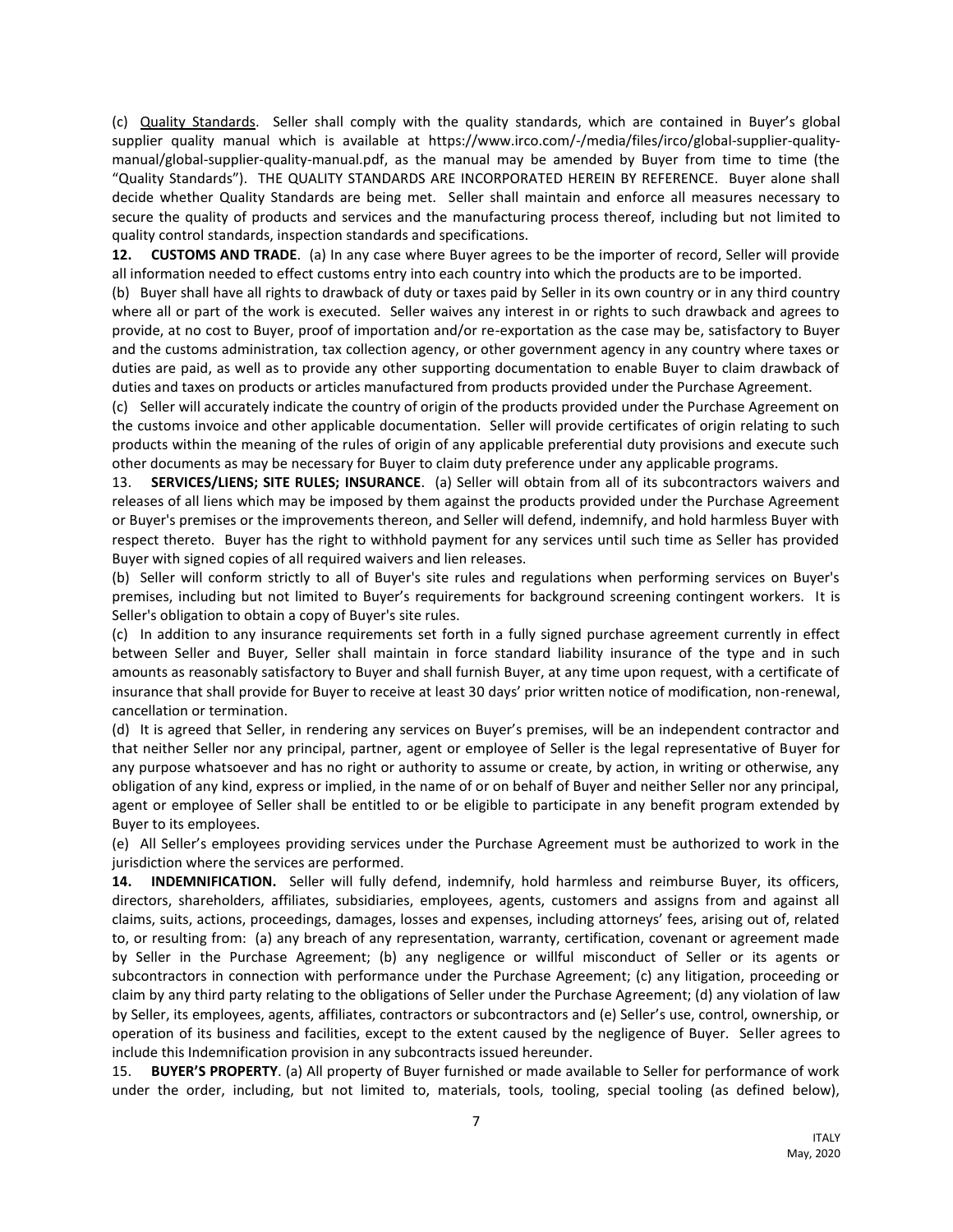equipment, and replacements thereof, shall remain the property of Buyer, shall be segregated from Seller's property and be individually marked and identified as Buyer's property and shall be promptly returned to Buyer at its written request, or upon termination, cancellation, or completion of the order. Seller shall maintain and keep up-to-date a list of all such property, and shall furnish the list to Buyer upon request. Such property, including, without limitation, special tooling, shall be used exclusively for performance under the order and Seller agrees to: (i) maintain such property in good condition and assume all risks and liability for loss or damage thereto excepting normal wear; (ii) purchase insurance to cover the replacement cost thereof, with the proceeds payable to Buyer, and furnish Buyer evidence of such insurance upon request; (iii) permit inspection of such property by Buyer during normal business hours; (iv) at Buyer's request, furnish detailed statements of such inventory; and (v) fully cooperate and assist Buyer in any effort by it to obtain possession of such property through court proceedings or otherwise.

(b) Before commencing work under the order, Seller agrees to obtain Buyer's prior written approval for the purchase of any special tooling, describing in detail in such request each item and its price. Upon completion, cancellation, or termination of the work for which such special tooling is required, Seller shall prepare a list of products for which special tooling has been used, together with a detailed listing in a form acceptable to Buyer of the special tooling, including each item's unamortized cost and fair market value, and shall upon request by Buyer, in its sole discretion, transfer title to the special tooling to Buyer, by written assignment, free and clear of liens and encumbrances, in exchange for the lesser of the tooling's unamortized cost or fair market value, and shall transfer possession of the special tooling to Buyer, except that Buyer shall be under no obligation to purchase such special tooling. Buyer reserves the right to dispose of special tooling without taking possession thereof and to receive any salvage or resale revenues resulting therefrom. Seller agrees that Buyer shall have the right to enter Seller's premises for the purpose of obtaining possession of any special tooling.

(c) As used herein, "special tooling" means all patterns, dies, fixtures, molds, jigs, models, gauges, inspection devices, special cutting tools, special test devices, drawings, and templates, and any replacements thereof, which, prior to the date of the order, were not owned or used by Seller and which Seller has been or will be required to acquire and use solely for the purpose of furnishing products under the order. Special tooling does not include tools, capital items, or property owned by or furnished by Buyer.

16. **SET-OFF**. Buyer may set off any amount owing at any time from Seller to Buyer or any of its affiliated companies against any amount payable at any time by Buyer under the Purchase Agreement.

17. **FORCE MAJEURE**. (a) Any non-performance or delay in performance of any obligation of Seller or Buyer under the Purchase Agreement will be excused to the extent such failure or non-performance is caused by "Force Majeure." "Force Majeure" means any cause preventing performance of an obligation under the Purchase Agreement which is beyond the reasonable control of the Seller or Buyer, and which, by the exercise of due diligence, could not be overcome, including without limitation, fire, flood, sabotage, shipwreck, embargo, explosion, accident, riot, acts of a governmental authority, epidemics, pandemics, and acts of God. In no event shall Seller's ability to sell products or services at a better price or Seller's economic hardship in buying raw materials necessary to manufacture products at a commercially reasonable price constitute Force Majeure.

(b) If Buyer or Seller is affected by Force Majeure, it will (i) promptly provide notice to the other party, explaining the full particulars and the expected duration of the Force Majeure and (ii) use its best efforts to remedy the interruption or delay if it is reasonably capable of being remedied. In the event of Force Majeure, deliveries or acceptance of deliveries of products or services which have been suspended will not be required to be made up on the resumption of performance and, to the extent not otherwise permitted under the Purchase Agreement, Buyer will have the right to purchase products and services from other sources during the period of Force Majeure. If a Force Majeure extends for more than sixty (60) days, the Purchase Agreement may be terminated upon written notice by the party not declaring Force Majeure without any liability on its part.

(c) If a Force Majeure compels Seller to allocate deliveries of products or services, Seller will make such allocation in a manner that ensures Buyer at least the same proportion of the Seller's total output as was purchased by Buyer prior to the Force Majeure. Seller will use best efforts to source products or other items, at Seller's expense, from its own or its affiliates' global operations or the market in order to meet Buyer's required delivery dates.

18. **ACCESS AND AUDIT**. In order to assess Seller's work quality and compliance with the Purchase Agreement, Seller will permit Buyer reasonable access to (i) all locations where work is performed in connection with the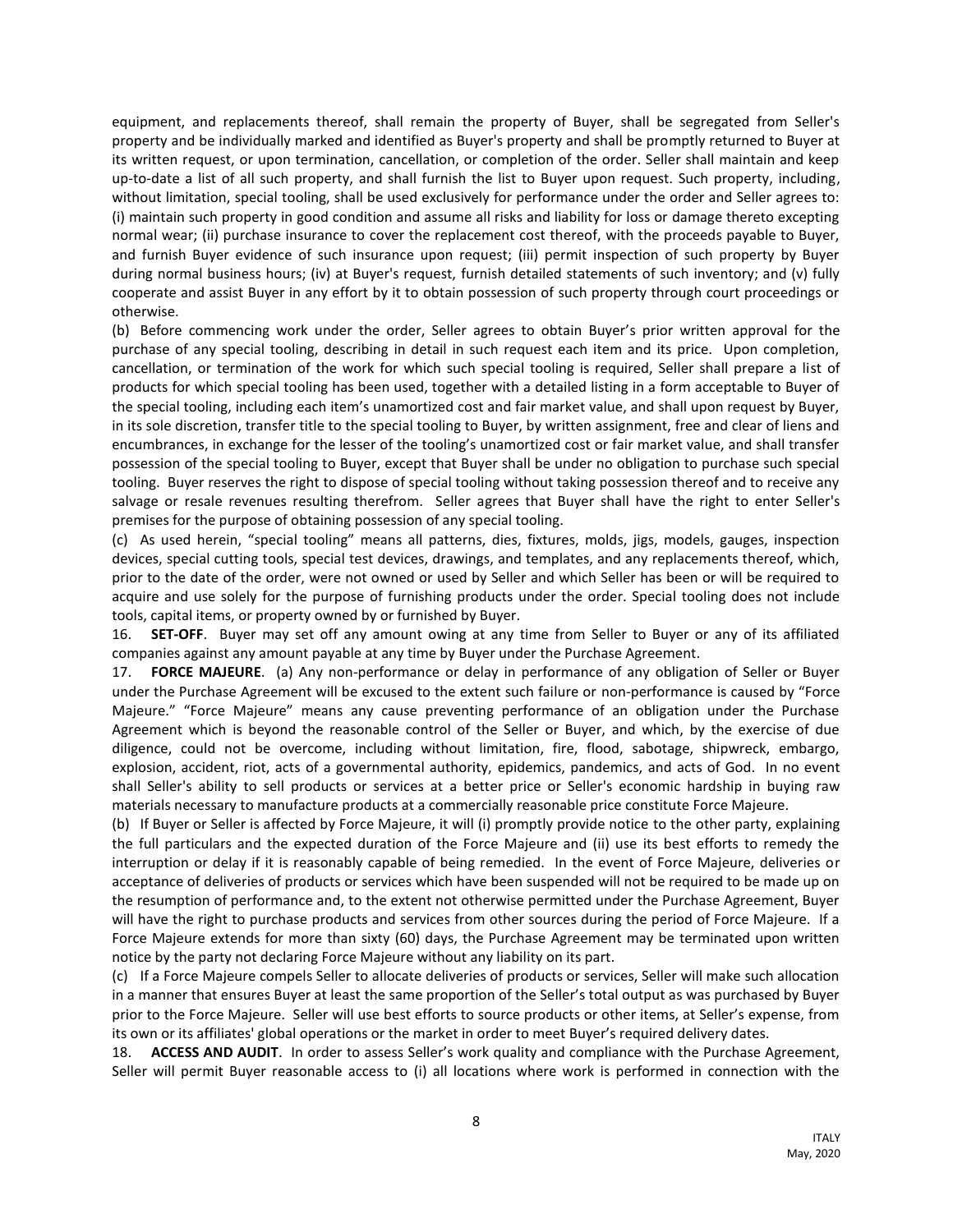products or services provided for in the Purchase Agreement, and (ii) Seller's books and records relating to the Purchase Agreement.

19. **INTELLECTUAL PROPERTY RIGHTS**. Seller hereby assigns and agrees to assign to Buyer and not otherwise to make use of any invention, improvement, or discovery, whether or not patentable or protected by copyright, which is (i) created, conceived or reduced to practice in performance of the work or provision of the products or services under the order by any employee of Seller or any person working under Seller's direction, (ii) embodied in any products delivered under the order, or (iii) created using or derived from Buyer's Confidential Information. Seller shall execute and cause to be executed such documents, render such assistance, and take such other actions as Buyer may reasonably request to assign, apply for, register, perfect, confirm, and protect Buyer's intellectual property rights under this section. Seller shall be solely responsible for any compensation payable, by law or by contract, if any, to individual inventors of Seller.

20. **NON-WAIVER; CUMULATIVE REMEDIES**. The failure of Buyer to insist upon strict performance of any terms and conditions hereof, failure or delay to exercise any rights or remedies provided herein or by law, failure to properly notify Seller in the event of breach, the acceptance of or payment for any products, or approval of design, shall not release Seller from any of the warranties or obligations and shall not be deemed a waiver of any right of Buyer to insist upon strict performance or of any of its rights or remedies as to the products or as to any prior or subsequent default, nor shall any purported oral modification or rescission of the order by Buyer operate as a waiver of any of the terms hereof. Any right or remedy of Buyer provided herein is in addition to Buyer's other rights and remedies provided herein or by law.

21. **PERSONAL DATA**. (a) In the context of the performance of the Purchase Agreement either party ("Data Recipient") may process personal data relating to other party's ("Data Provider") (i) vendors, (ii) customers, (iii) employees, or (iv) agents, directors or other individuals that are not employees ("Personal Data"). Such provision of Personal Data shall constitute an exchange from one controller to another controller. The parties shall each as a controller for their own purposes process any Personal Data in compliance with applicable laws regarding the processing of Personal Data. Furthermore, the Data Recipient agrees that it as well as its employees, agents and contractors of any legal status, including but not limited to individuals, partnerships and corporations ("Agents") will not use Personal Data for any purpose other than the fulfillment of the Purchase Agreement and will not retain the Personal Data for longer than necessary. The Data Recipient and its Agents to whom Personal Data are provided shall maintain appropriate technical, organizational and security measures for the protection of Personal Data.

(b) The Data Recipient agrees to immediately report to the Data Provider any known or suspected (i) unauthorized access to the Personal Data, (ii) loss or theft of the Personal Data, and (iii) use or disclosure of Personal Data that violates the terms of the Purchase Agreement. The Data Recipient will mitigate, to the extent practicable, any harmful effects of any such events known to it or its Agents, and cooperate with the Data Provider in providing any notices regarding such events which the Data Provider deems appropriate.

(c) Personal Data of Seller may be processed by Buyer for legitimate business reasons such as placing purchase orders, invoice processing and payments, internal marketing research, safety and performance management, administration of financial and sales data, contacting the supplier, website management, providing marketing information on products and services and events that may interest suppliers (with consent of individuals for direct marketing where legally required) as well as for general supplier administration and as further from time to time described in Buyer's policy. Buyer will keep the Personal Data as long as necessary for the purposes of the processing except if the Buyer has to process it further under a legal obligation or in case of a dispute or legal procedure. Personal Data of Seller may be transferred to Buyer entities worldwide or to third parties worldwide providing services to the Buyer group (such as data hosting services) for the same purposes. When working with other parties outside the EU either Buyer group companies or third parties, Buyer ensures adequate personal data protection, for instance through the implementation of standard contractual clauses - as recognized by the European Commission- or by working with third parties who are certified under the EU – U.S. Privacy Shield and the U.S. – Swiss Privacy Shield Framework. By entering into an agreement with Buyer Seller confirms that it is entitled to provide Buyer with this Personal Data in view of the use and transfer of Personal Data for these purposes, including that it has obtained the necessary consents of data subjects where required. Seller shall provide data subjects whose personal data is processed under or in connection with this agreement with privacy